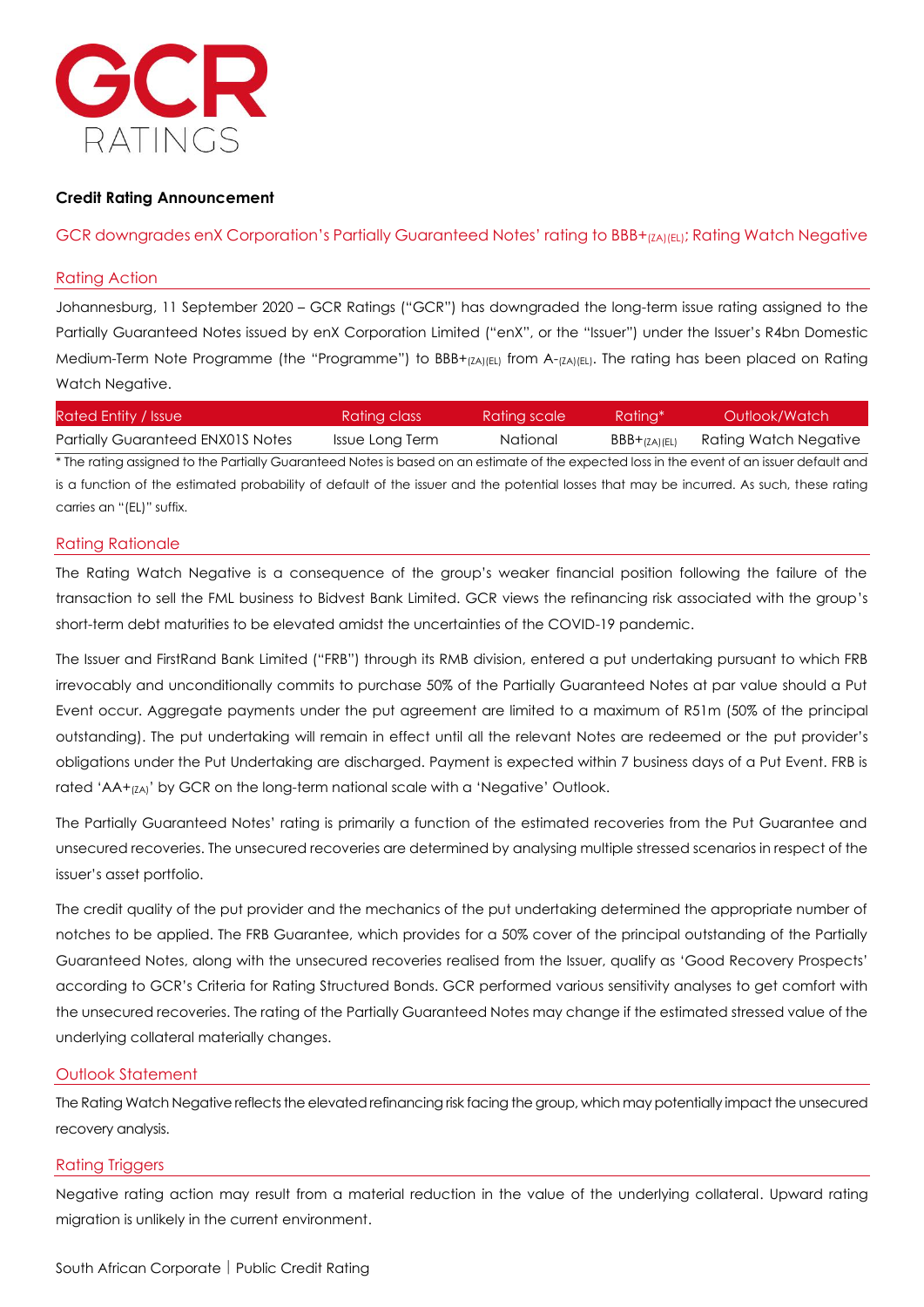# Analytical Contacts

| Primary analyst   | Tinashe Mujuru          | Credit Analyst                        |
|-------------------|-------------------------|---------------------------------------|
| Johannesburg, ZA  | TinasheM@GCRratings.com | +27 11 784 1771                       |
| Secondary analyst | Eyal Shevel             | Sector Head: Corporate Ratings        |
| Johannesburg, ZA  | Shevel@GCRratings.com   | +27 11 784 1771                       |
| Committee chair   | Patricia Zvarayi        | Deputy Sector Head: Corporate Ratings |
| Johannesburg, ZA  | Patricia@GCRratings.com | +27 11 784 1771                       |

## Related Criteria and Research

Criteria for the GCR Ratings Framework, May 2019 Criteria for Rating Structured Bonds, November 2018 GCR Ratings Scales, Symbols & Definitions, May 2019 Credit Spotlight: Issuer Credit Ratings, Issue Credit Ratings and Expected Loss Ratings, June 2020

## Ratings History

| Rating class                | Review  | Ratina scale | <b>Ratina</b> | Outlook/Watch         | Date     |
|-----------------------------|---------|--------------|---------------|-----------------------|----------|
| <b>Partially Guaranteed</b> | Initial | National     | A-(ZA)        | Stable                | Apr 2018 |
| ENX01S Notes                | _ast    | National     | $A$ -(ZA)(EL) | Rating Watch Evolving | Aug 2019 |

\*Structured bond ratings are based on an estimate of the expected loss in the event of an issuer default and are a function of the estimated probability of default of the issuer and the potential losses that may be incurred. As such, the ratings carry an 'EL' suffix. The ratings are derived by applying a notching approach, starting from the issuer long term rating. Should the issuer rating or the estimated recovery rate calculated by GCR change, the ratings assigned to the Senior Secured Notes may also change. Prior to the publication of GCR's Rating Scales, Symbols and Definitions in May 2019, structured bond ratings did not carry the 'EL' suffix. For further details, see the research piece titled Credit Spotlight: Issuer Credit Ratings, Issue Credit Ratings and Expected Loss Ratings, published in June 2020.

#### **Glossary**

| Agreement                         | A negotiated and usually legally enforceable understanding between two or more legally competent parties.                                                                                                                                                                                                                                                                                                                                            |
|-----------------------------------|------------------------------------------------------------------------------------------------------------------------------------------------------------------------------------------------------------------------------------------------------------------------------------------------------------------------------------------------------------------------------------------------------------------------------------------------------|
| Asset                             | A resource with economic value that a company owns or controls with the expectation that it will provide<br>future benefit.                                                                                                                                                                                                                                                                                                                          |
| Bond                              | A long term debt instrument issued by either a company, institution or the government to raise funds.                                                                                                                                                                                                                                                                                                                                                |
| Collateral                        | Asset provided to a creditor as security for a loan or performance.                                                                                                                                                                                                                                                                                                                                                                                  |
| Default                           | A default occurs when: 1.) The Borrower is unable to repay its debt obligations in full; 2.) A credit-loss event such<br>as charge-off, specific provision or distressed restructuring involving the forgiveness or postponement of<br>obligations; 3.) The borrower is past due more than 7 days on any debt obligations as defined in the<br>transaction documents; 4.) The obligor has filed for bankruptcy or similar protection from creditors. |
| Domestic Medium                   | A debt issuance programme that allows an Issuer the continued and flexible issuance of several types of                                                                                                                                                                                                                                                                                                                                              |
|                                   | Term Note Programme securities in accordance with the programme terms and conditions.                                                                                                                                                                                                                                                                                                                                                                |
| <b>Expected Loss</b>              | Losses that a bank expects to bear over a certain period (generally a year). These losses are a consequence of<br>doing business, namely the bank's role as financial intermediary.                                                                                                                                                                                                                                                                  |
| Guarantee                         | An undertaking in writing by one person (the guarantor) given to another, usually a bank (the creditor) to be<br>answerable for the debt of a third person (the debtor) to the creditor, upon default of the debtor.                                                                                                                                                                                                                                 |
| <b>Issuer</b>                     | The party indebted or the person making repayments for its borrowings.                                                                                                                                                                                                                                                                                                                                                                               |
| Loss                              | 1. A tangible or intangible, financial or non-financial loss of economic value. 2. The happening of the event for<br>which insurance pays (insurance).                                                                                                                                                                                                                                                                                               |
| Notching                          | A movement in ratings.                                                                                                                                                                                                                                                                                                                                                                                                                               |
| Obligation                        | The title given to the legal relationship that exists between parties to an agreement when they acquire<br>personal rights against each other for entitlement to perform.                                                                                                                                                                                                                                                                            |
| Principal                         | The total amount borrowed or lent, e.g. the face value of a bond, excluding interest.                                                                                                                                                                                                                                                                                                                                                                |
| <b>Rating Outlook</b>             | See GCR Rating Scales, Symbols and Definitions.                                                                                                                                                                                                                                                                                                                                                                                                      |
| Rating Watch                      | See GCR Rating Scales, Symbols and Definitions.                                                                                                                                                                                                                                                                                                                                                                                                      |
| Recovery                          | The action or process of regaining possession or control of something lost. To recoup losses.                                                                                                                                                                                                                                                                                                                                                        |
| Security                          | One of various instruments used in the capital market to raise funds.                                                                                                                                                                                                                                                                                                                                                                                |
| <b>Stock Code</b>                 | A unique code allocated to a publicly listed security.                                                                                                                                                                                                                                                                                                                                                                                               |
| <b>Structured Bond</b><br>Ratings | See GCR Rating Scales, Symbols and Definitions.                                                                                                                                                                                                                                                                                                                                                                                                      |
| Transaction                       | A transaction that enables an Issuer to issue debt securities in the capital markets. A debt issuance programme<br>that allows an Issuer the continued and flexible issuance of several types of securities in accordance with the<br>programme terms and conditions.                                                                                                                                                                                |